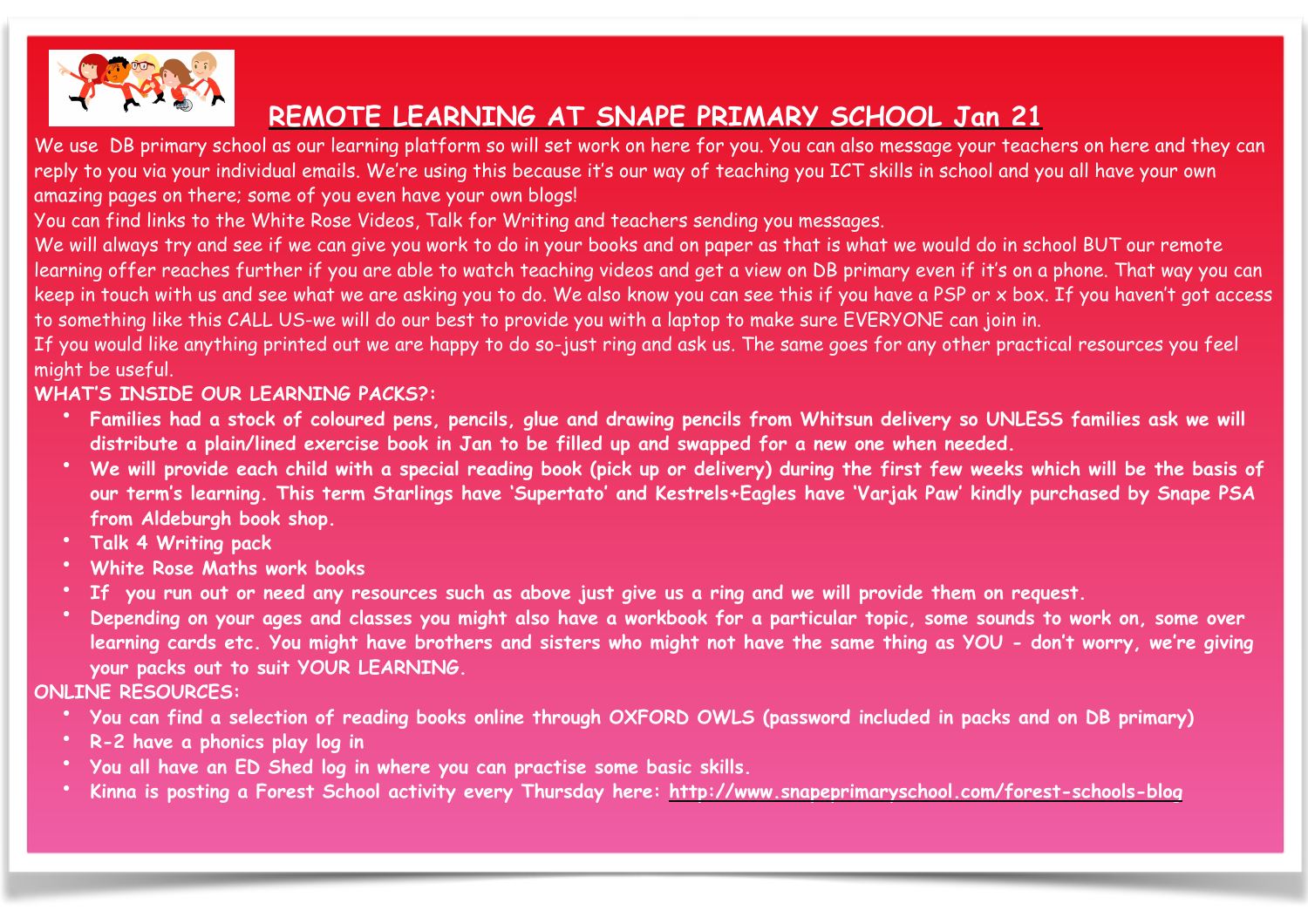# **REMOTE LEARNING AT SNAPE PRIMARY SCHOOL January 2021** p2

**LINKS TO TEACHING VIDEOS:** 

- **Your teachers have matched links to your White Rose Workbooks-they're on DB and the good thing is you can watch them again if you're stuck**
- **Mrs. Lever has finished reading the last tantalising chapters of 'Letters to the Lighthouse' on DB Primary for Eagles.**
- **Mrs. Pratt will be reading 'Varjak Paw' and putting those videos on DB Primary for Eagles and Kestrels.**
- **You might be directed to a video on Oak National Academy here: https://classroom.thenational.academy**
- **BBC CBBC weekly timetables can be found here and you can watch obviously on TV-you don't need a laptop for this: [https://](https://bam.files.bbci.co.uk/bam/live/content/zjbstrd/pdf) [bam.files.bbci.co.uk/bam/live/content/zjbstrd/pdf](https://bam.files.bbci.co.uk/bam/live/content/zjbstrd/pdf)**

#### **HOW CAN WE BE PART OF SNAPE SCHOOL WHEN WE'RE NOT TOGETHER?:**

- **We will keeping adding to these ideas BUT, first of all you need to know that you are always TEAM SNAPE whether you're in the class, in your uniform or at home so don't worry about that.**
- **Zoom Monday meet ups at 9.30 am so we can just catch up with each other: Mrs. Clinton, Mrs. Lever, Mrs. Pratt, Mrs. Gallagher and Mrs. Peters are all on the call. If you have anything you'd like to ask Mrs. Gallagher after we've had our mini meet up you can stay in the ZOOM ROOM for a chat.**
- **Starlings, Kestrels and Eagles are having some mid week catch ups with their teachers in zoom rooms and have an email link for zoom to meet up there. You will get to talk to your teachers, tell us what you have been up to and we can help you too.**
- **Mrs. Knights, Mrs. Holland and Mrs. Peters are going to be running their mini groups like they would in class but on ZOOM instead and you'll have a zoom link for those small class sessions if you usually seem them during the week.**
- **You can use your DB PRIMARY email to contact us if you are stuck and we will get back to you and either arrange a call or zoom meeting. As we are all either working in school or running home schools it might not be straight away but it will be as soon as we can.**
- **We are running the LARDER 10-11 on WEDNESDAYS so if it's sunny and you are able you will find Mrs. Gallagher there for a face to face, safe and socially distanced outdoor lesson.**
- **The Larder is for YOU to help if you need anything or are short of anything. If you need to talk or extra support pop in there or ring us in school hours on 01728 688373. It can feel very lonely in lockdown but you are in our school family +we will always try to help if we can. If we can't we will try and link you up with expert advice. There's no harm in asking…..**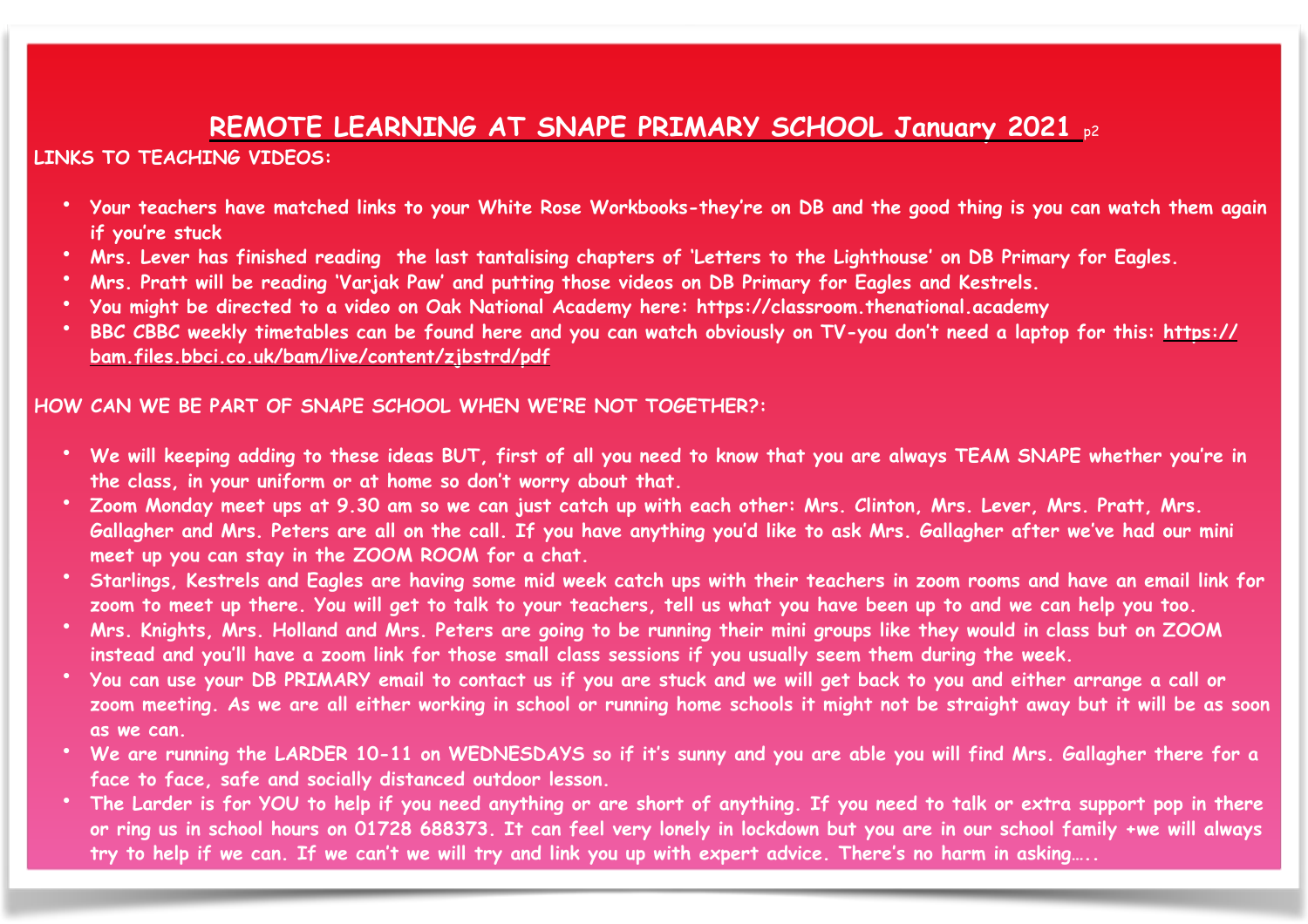The Department for Education recommend that KS1 children partake in 3 hours home learning every day and KS2 children undertake 4 hours learning every day.

As many of us are parents trying to teach at home ourselves we know that this may seem a daunting task but this is not about sitting in a 'lesson' for 3 or 4 hours. We are not asking you to replicate school. Most important is your family well being as learning can only happen when we feel safe, happy and are in a thinking mindset. This is about trying out what works for each family and making sure it is sustainbable.

Simply put, if you were to share stories /a book and continue to talk to your child about the world you would cover an awful lot of language and literacy. If you consider 'cash, clocks and cooking' to make maths come alive you would inspire maths language and thinking. If you explored outside and found out about the setting around us you would inspire knowledge and understanding of the world….which are no bad things to have for our children. We want you to be OK-you are the most important to us.

But you have been brilliant, before, at using DB and following our work. We will always give you the broad range of the curriculum because we believe in providing a rich, exploratory curriculum for everybody. With the work set on DB we think your days could look something like this:

Starlings:

| <b>THUITICS ACTIVITY</b>                                                                                                                     |
|----------------------------------------------------------------------------------------------------------------------------------------------|
| Reading                                                                                                                                      |
| Basic Skills practise                                                                                                                        |
| Writing your name                                                                                                                            |
| Handwriting                                                                                                                                  |
| Rec Maths activity/ White Rose Maths Activity                                                                                                |
| Topic Challenge                                                                                                                              |
| Forest School activity or an outdoor activity-if you want to mirror school it could be Thursday but obviously<br>go with weather permitting! |
| PE Activity (we do a PE activity on a Monday and Wednesday in school)                                                                        |
| Storytime (we do ours for ten minutes at the end of the school day so about 2.50-3.00)                                                       |
| Kestrels and Fagles:                                                                                                                         |

# Kestrels an

 Talk 4 Writing Spelling and Grammar

Phonics Activity

White Rose Maths Activity

Guided Reading Activity

Sustained Reading (Yr 5/6 30 minutes a day)

Geography activity chosen from topic

Science activity chosen from topic

If you add in our Meet up Mondays, drop ins with teachers and mini groups on zoom you have a pretty jam packed week on here. We haven't forgotten about history but last term's topic had a big history focus so this term, for KS2, we're concentrating on Geography. Any 'traditional' Geography around capital cities, world maps is great.

For EVERYBODY-NEWSROUND and anything around ECO, Plastic free, protecting our environment will help us continue our ECO schools work too.

 Forest School activity or an outdoor activity-if you want to mirror school it could be Thursday but obviously go with weather permitting!

 Creative Activity with Mrs. G on zoom on Friday afternoons Class Novel reading aloud (we do ours from 3 - 3.15pm)